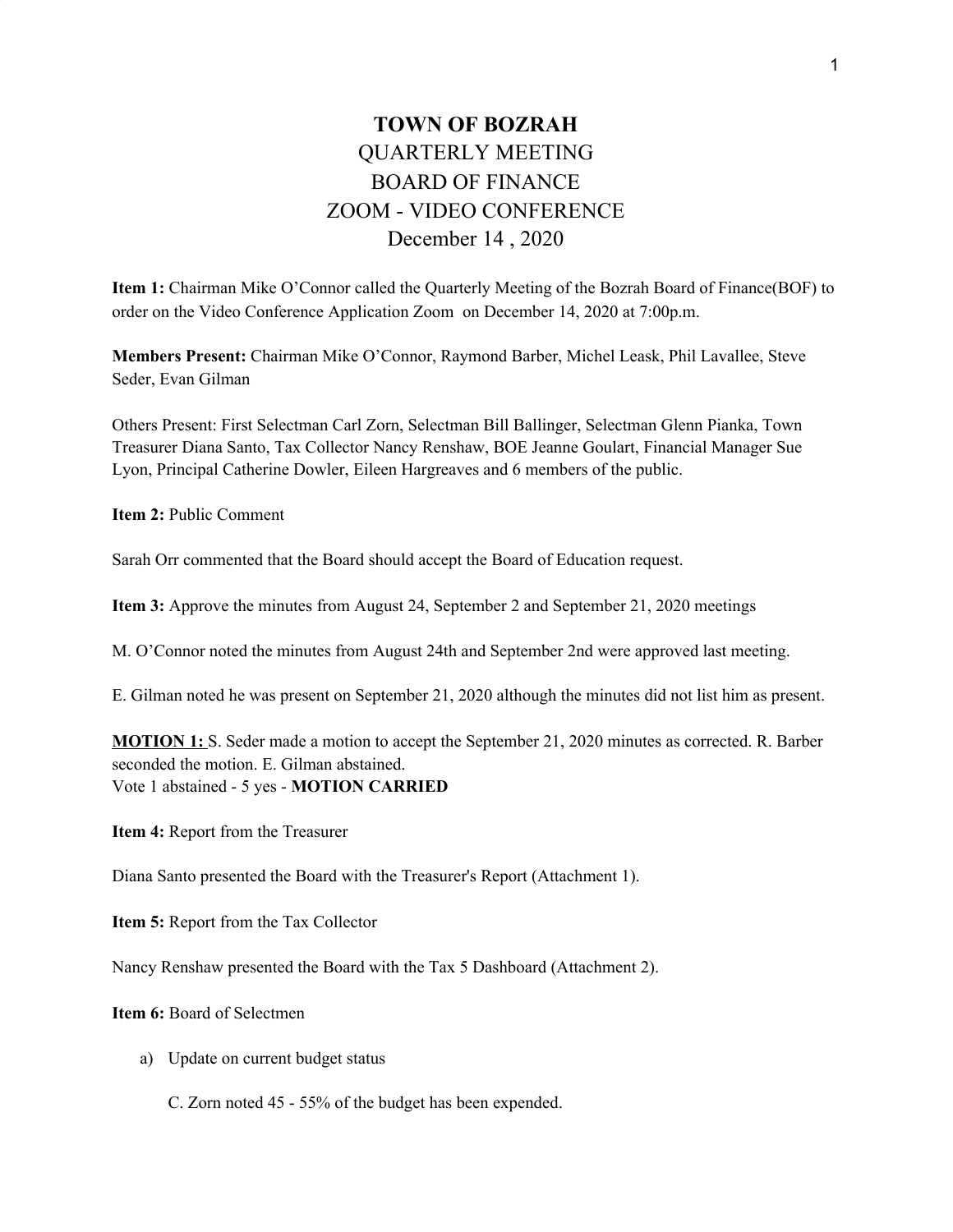b) Hear and Act on request for fire truck repairs

C. Zorn noted the fire department's ladder pumper truck has a broken pump. He noted the fire department went to the Board of Selectmen requesting \$22,000 to help with the repair. At the Board of Selectmen's meeting Chief Sholes noted he did not want to spend all of the \$25,000 budgeted for fire company capital projects, he noted the money budgeted there was for equipment, gear, packs, etc. B. Ballinger explained the fire department bought the parts for the repair with \$2,000 from their capital projects line.

S. Seder questioned if this project went out to bid. B. Ballinger noted Chief Sholes researched the options.

**MOTION 2:** S. Seder made a motion to appropriate \$22,000 from the general fund for the repairs to the fire truck. R. Barber seconded the motion. Vote unanimous - **MOTION CARRIED**

c) Hear and act on refinance up to \$2M

C. Zorn noted the town's bond attorney Bruce Chudwick explained that bond refinances are approved by the Board of Selectmen. C. Zorn noted the Board of Selectmen agreed to refinance two bonds to get a lower interest rate of 2.5%. C. Zorn noted the town's outstanding debt is around \$1.5M.

R. Barber questioned the legal fees for refinancing. C. Zorn noted legal fees are about \$30,000.

S. Seder questioned when the bonds would have been paid off before refinancing. M. O'Connor noted the bonds would have been paid by fiscal year 24/25. M. O'Connor noted the bonds are now extended for 15 more years.

d) Options for street sweeper

C. Zorn noted the current street sweeper is broken. He noted under the governors emergency rules the town can request to purchase items that are related to public safety. C. Zorn found a used street sweeper to purchase at \$189,000 with around 4 hours on it and with vacuum capability. C. Zorn explained the town shares a street sweeper with the towns Sprague and Franklin. He noted the shared street sweeper is stored in Sprague and Bozrah has to wait until it is their turn to use it. C. Zorn noted he spoke with the first selectman in Sprague and found they plan on charging Bozrah maintenance fees on the shared sweeper. C. Zorn noted if they included the purchase of the street sweeper in the bond it would cost \$3,000 a quarter.

R. Barber noted the town has not had luck buying used equipment in the past. He noted the street sweeper is only used a few weeks a year and does not believe it is reasonable to purchase one. R. Barber commented it would be worth it to pay Sprague maintenance costs instead of buying the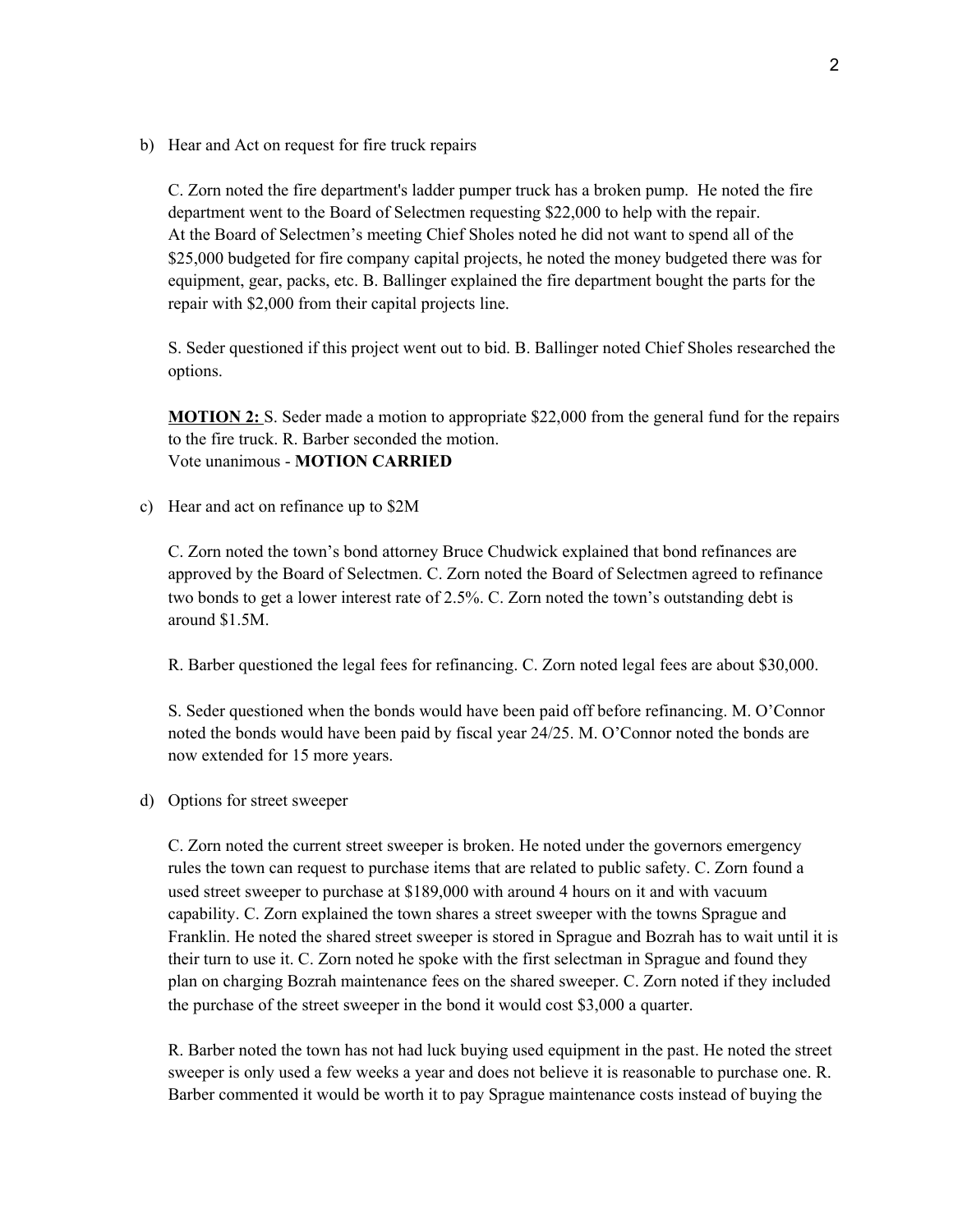new sweeper. R. Barber questioned if the new sweeper comes with any guarantees. C. Zorn noted there is a 90 day guarantee once purchased.

S. Seder questioned the residual value on the old street sweeper. C. Zorn noted it has not been appraised yet. S. Seder also questioned what it would cost to hire someone to sweep the streets. C. Zorn noted he does not have a quote for that, but that expects it to cost double what it would to do it on your own.

P. Lavallee questioned the lifespan of a street sweeper. C. Zorn noted if the sweeper is well taken care of it can last up to 20 years.

M. O'Connor noted they will discuss the purchase of the street sweeper further at a later date. A public hearing is scheduled for Wednesday December 16th at 7:00 p.m. to hear the town's feedback.

## **Item 7:** Board of Education

a) Q4 Financial Update

Jeanne Goulart presented the Board with the Board of Education's expenditure report (Attachment 3). J. Goulart noted 37% of the budget has been expended.

J. Goulart also noted Superintendent Ruth Levy is leaving and thanked her for her work with COVID-19 relief funding.

b) Request for COVID allocation

J. Goulart presented the Board with a COVID Funding Request report (Attachment 4). J. Goulart noted the BOE has spent \$71,448 to date on COVID related expenditures. The report breaks down COVID related costs expected. J. Goulart explained in order to separate the children according to the state guidelines they need to split 6th grade in two classrooms. She noted the BOE is hiring a new teacher from January through June to fill that new 6th grade classroom. This new teacher would also work with special education students. J. Goulart noted for January to June they need an additional budget of \$59,906. J. Goulart explained with the expected grants the expected net increase in the BOE budget to the town due to COVID would be \$1,609.

R. Barber questioned the rooftop replacement cost. J. Goulart noted they got an engineering estimate from Silver/Petrucelli and New England Mechanical. J. Goulart New England Mechanical is doing the replacement. R. Barber also questioned the cost to repair water fountains and bus cleaning costs. J. Goulart explained the water fountains need to be converted to fill water bottles. J. Goulart noted the BOE is required to provide busing for all students in town even if parents choose not to use the bus and the buses must be cleaned following each bus run. R. Barber questioned why the cost for the new teacher was so high if the teacher was only hired for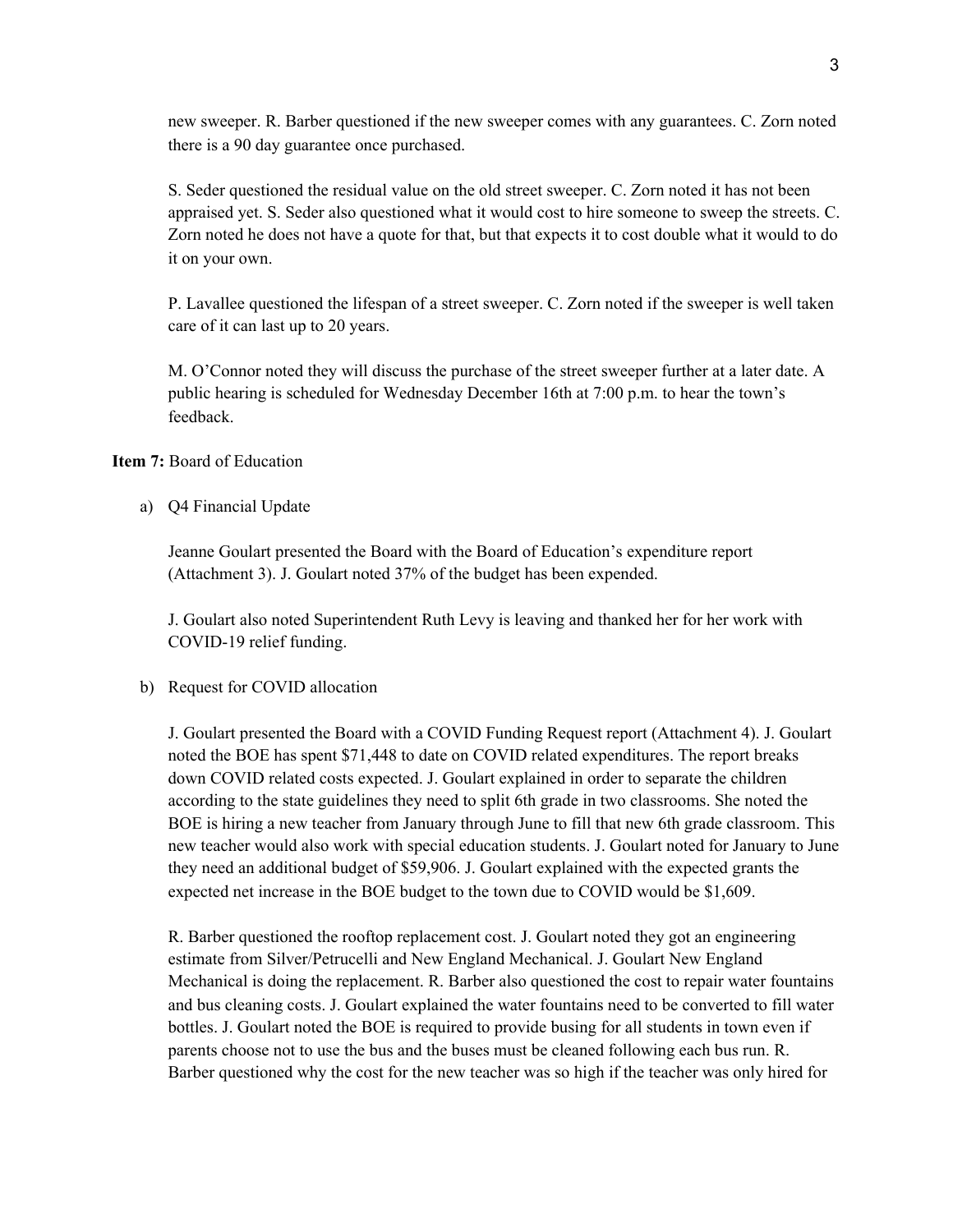January to June. J. Goulart noted the \$43,311 budgeted for the new teacher includes benefits and taxes.

M. O'Connor asked the BOE to elaborate on the hiring of the new teacher. Catherine Dowler, principal, noted there are more special education students than the current staff can handle. She explained 10 special education students have been added since the beginning of the school year. C. Dowler explaIned the 6th grade class needed to be split because 22 students can not fit in one classroom. This new teacher would serve as a homeroom for the second 6th grade class and as an additional teacher for the special education students. M. Leask clarified this new teacher would not be teaching 6th grade subjects. M. Leask questioned if this new teaching position is not carried on to next year would there be unemployment costs. Sue Lyon noted it would.

M. Leask questioned how much of the \$71,448 COVID expenditures for the end of the year have been ordered and has any of that money been requested for reimbursement. C. Dowler noted most of those items have been ordered and received although some items have been put on back order. M. Leask also questioned the maintenance costs. C. Dowler noted the \$8,400 is to cover the COVID hire custodian.

S. Seder questioned if the expected reimbursement from the state is a guaranteed number. C. Dowler noted she understands that number has been allocated to the Bozrah School District. The BOE needs to submit their receipts to the state.

M. O'Connor noted money from the state is never guaranteed. He noted the state can pick and choose what is worth reimbursed and if those items relate to COVID.

M. Leask commented when creating budgets last year many people gave up raises and stipends. M. Leask explained that items that the Boards are requesting need to be absolutely necessary.

**MOTION 3:** S. Seder made a motion to allocate \$411,900 to fund the Board of Education. E. Gilman seconded the motion. R. Barber and M. Leask abstained. Vote 4 yes- 2 abstained - **MOTION CARRIED**

**Item 8:** Update on FY 19/20 audit

M. O'Connor noted the audit is close to being completed. He explained a BOF meeting will be held in January to discuss the final audit.

**Item 9:** Set Quarterly Meeting dates for 2021 (March Budget Submission, June, September, December)

M. O'Connor noted the quarterly meeting dates for 2021 are: March 22, 2021 June 21, 2021 September 20, 2021 December 13, 2021